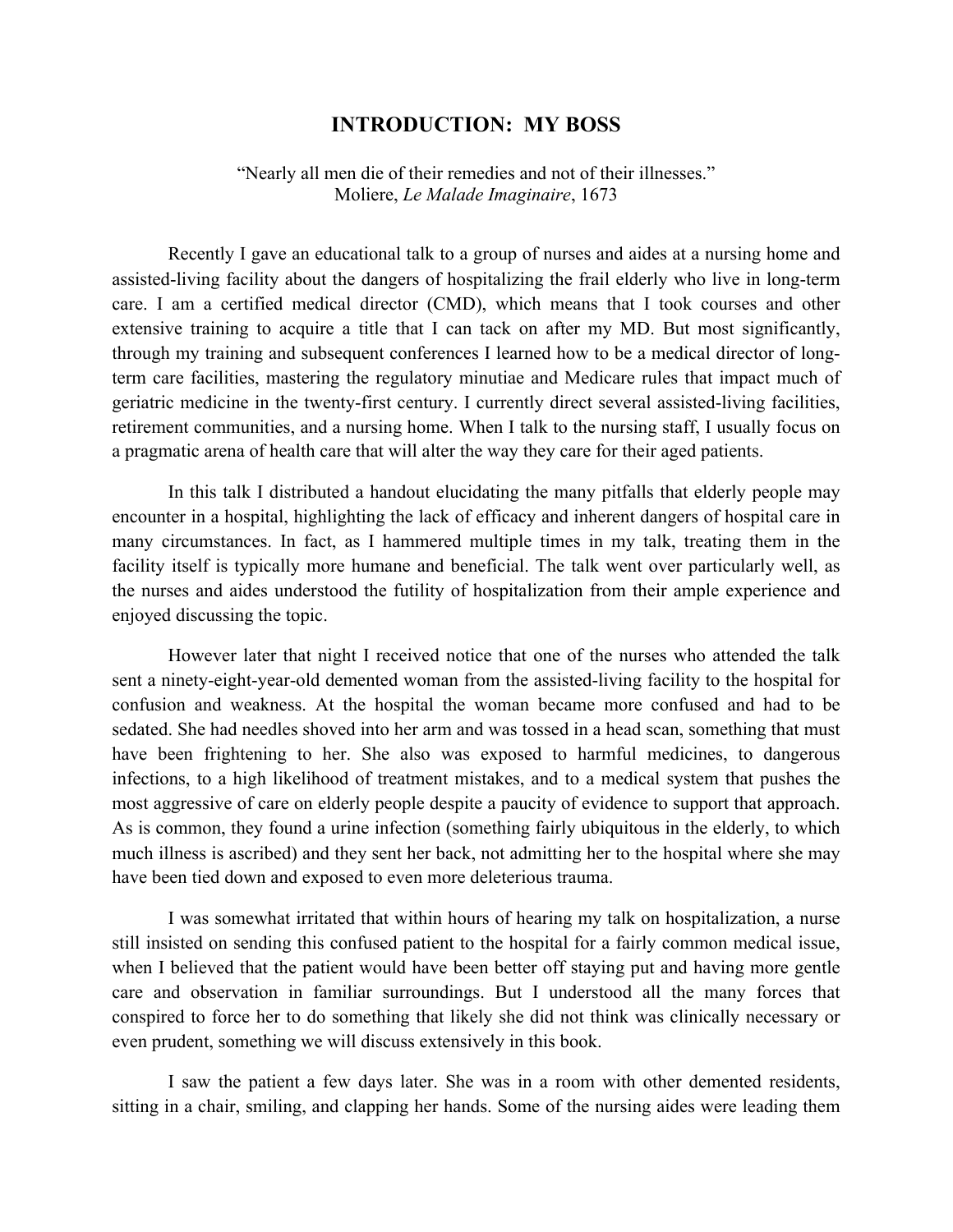in a sing-along. At that moment, freed from blood pressure cuffs, blood sticks, x-ray machines, nursing home regulatory rules, and handfuls of medicine, my patient was receiving perfect geriatric care. She was socializing, exercising, and using her brain. She was under no stress. She was not exposed to the sting of modern medicine. The dichotomy between her experience at the hospital and what I witnessed now was striking to me. Now she was in the hands of people who knew her and were making her life enjoyable, instead of at the mercy of people who dug into her elderly body trying to find problems and fix them. The former scenario is the very epitome of good geriatric care, the latter is a geriatrician's nightmare. The former is also cheap and humane, while the latter is horribly expensive, tearing our Medicare system to shreds while decimating its unknowing victims. Unfortunately, it is the latter that is becoming the norm in the geriatric wilderness that I inhabit. And the most tragic part is that Medicare itself is financing and encouraging the very aggressive care that is its own dagger.

With this book I hope to demonstrate how our health care system is failing our oldest and frailest Americans, and how that failure is inextricably tied to Medicare's philosophy and payment structure. An idea has blossomed within our medical thinking that equates aggressive, specialized care with good care, even for patients very advanced in years. That lore has taken root in how Medicare treats its seniors, and prompts our financially strapped national insurance to thrust a large amount of its budget into futile efforts to keep people alive at the end of their lives with the full gamut of technologically advanced medical services. But very little evidence exists to support the utility of what many people label as "thorough" care in the elderly. For those of us who practice medicine every day, we in fact know otherwise.

I am an internist, and the focus of my practice has been on geriatrics, caring for the old. I love the idea of Medicare. I studied it as a history student at Brown University, and I have been immersed in it for the past twenty-five years. During my professional life I have read the debates in Congress and among the intellectual elites about its future, have listened to the politicians and academic giants dissect its flaws, have studied Medicare's own solutions to its woes, and read how the lay press perceives its impending collapse and how it may be saved. But more significantly, every day I live under the shadow of its rules, regulations, and reimbursement. I know Medicare better than anyone, because it is my perpetual companion; it is my boss. So as I listen to the people in ivory towers talk about Medicare on the pages of the *Washington Post* or the sound waves of NPR, as I hear CMS representatives and geriatric academic leaders talk with wonder about the new innovations that are around the corner, I just cringe, wondering what they are seeing that seems so different to me. True, I am just a doctor, and not one with any more titles and credentials than caring for patients affords me. But I do understand Medicare. I know why it is failing, and how it can be saved. And it comes down to acknowledging what really is Medicare's philosophy and how that thinking has led Medicare down a precarious path.

Because I am a geriatric physician, Medicare controls a huge part of my life. It pays the bills and sets the rules of my practice. I cannot charge more or less than it dictates to me, I must write notes as it instructs, and even my interactions with families and patients are controlled by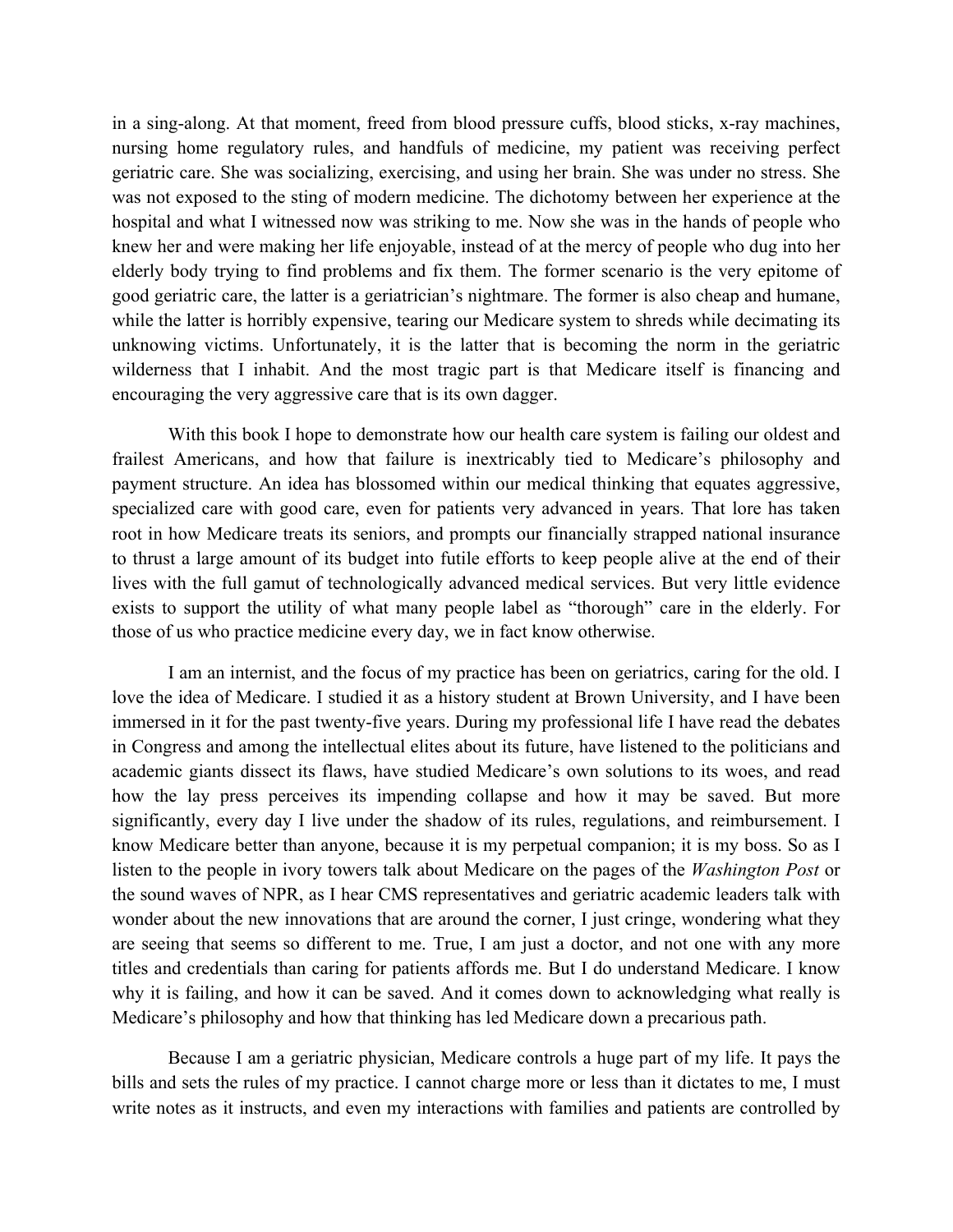its regulations. Medicare is truly my boss. And Medicare is not without its bosses. The consumers of health care—my patients—hold Medicare's reins, because Medicare ultimately rewards those who utilize its resources the most, and neglects those who age with dignity and comfort. Many can, and do, exhaust the system's finances with an interminable search for eternal life. Some believe a false credo that more is better, fueled in their misconception by doctors, the press, drug companies, and the very zeitgeist of the American way of life. Others are pushed to be aggressive by Medicare's rules. Hovering over everything is the politics of perception: when Medicare curtails any service, people on both sides of the political aisle cry foul, insinuating that any restriction in Medicare's quest to do everything for everyone is akin to letting our elderly die. It is difficult to reform Medicare under such a toxic cloud.

There is a national obsession with illness in our county. Americans think they are sick and perpetually search for cure and resolution,<sup>i</sup> especially as they age. Their quest for medical answers to the ravages of aging fills them with a heavy dose of stress, merely exacerbating their own decline and dragging the health care delivery system down with them.<sup>ii iii</sup> The public—from patients and their families to doctors and experts and politicians and journalists—perceive that more is better in regards to caring for the elderly. And they believe that with enough perseverance, our health care delivery system is capable of virtually anything, even reversing the ravages of aging. Those are Medicare's bosses, and Medicare rewards them by financing their plunge into a sea of aggressive care. It is because of all these bosses that Medicare is about to lose its wheels.

This book is essentially about the very old. One could argue that the youngest and most vibrant Medicare recipients, many of whom still work and engage in vigorous activity, may benefit from aggressive care. There are many who dispute this claim, but I will not try to address that debate in my book. Most of my subjects are the oldest and sickest of our Medicare patients, many who have dementia, many who live in assisted-living facilities and nursing homes, and who often utilize excessive Medicare resources without deriving any benefit from their "thorough" care. To what would actually help the very old—compassionate care delivered in their own homes—Medicare turns its blind eye, reluctant to assist those who seek dignity and comfort in their quest to stay healthy and active in their later years without being shoved into the claws of medical excess.

A century or so ago American medicine evolved from a field dominated by charlatans who dispensed potions and false promises to a distinguished profession led by well-trained practitioners versed in the science of medical care. (See Paul Starr's *The Social Transformation of American Medicine* for an excellent discussion of the history of health care in America.) Unfortunately, as medical science advanced, so too did the perception that science and technology could cure everything. More machines, drugs, procedures, and tests sprouted across our medical landscape, and a lore grew that all illness, even the illness of age itself, would fall prey to the ingenuity of American medicine. People no longer had to get sick and die. By utilizing all of our brilliant resources, by assaulting disease at its roots, we could halt the aging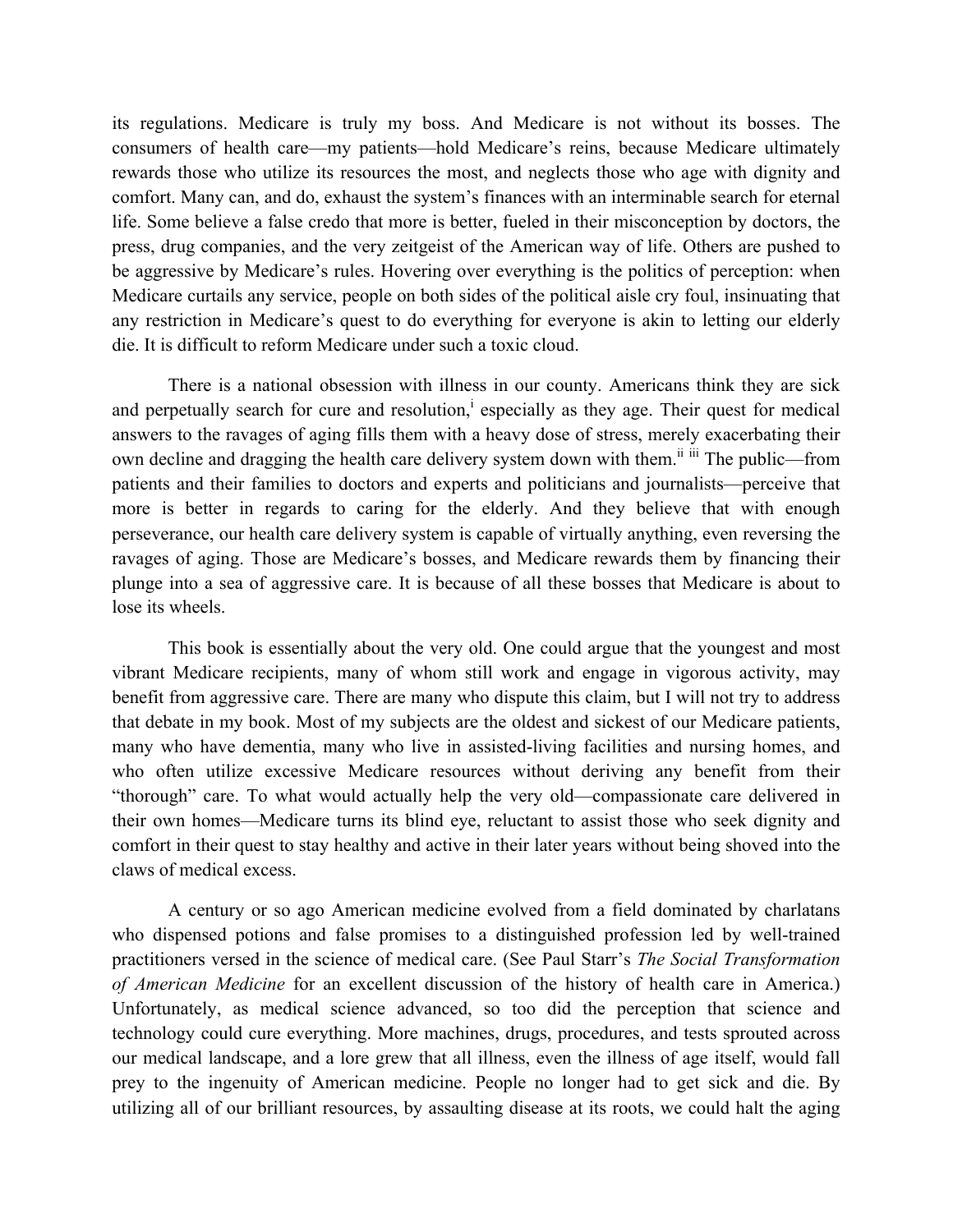process and begin a trek toward immortality. None of that proved to be true, but the public started to believe it. More specialists emerged, promising more narrowly focused care. More scans, more drugs, and bigger and more sophisticated hospitals all sprouted across the landscape, growing from an errant belief. And into this landscape stepped Medicare, the most expansive leap into health care delivery ever enacted by the US government.

President Truman first attempted to create a comprehensive, inclusive health care system that ultimately was drowned by a perception, despised in America, that his reform would lead to rationing of care,<sup>iv</sup> a fate that destroyed President Clinton's attempted reform efforts and emasculated President Obama's ACA, all for similar reasons. When President Johnson pushed through Medicare in 1965, he too met vigorous opposition from medical and community groups that feared a loss of autonomy for patients and doctors and envisioned that Medicare would spark a socialized medical system that would decimate America's medical excellence and lead to rationing. The AMA (American Medical Association) especially fought to stop Medicare's enactment,<sup>v vi vii viii ix</sup> something I researched as part of my senior thesis at Brown University. I pored through AMA journals, in which physicians and medical experts predicted doom if Medicare became reality, and I read contemporary articles in newspapers and magazines that mirrored much of the debate that we are hearing now regarding health care reform and its potential to destroy quality through rationing. The AMA actually proposed its own more private insurance plan for the elderly called Eldercare even as it threatened to boycott Medicare and not participate. When it finally did agree to endorse Medicare, the AMA had forced enough concessions from the government, especially with regard to keeping hospitals strong and independent, that it actually gained financially from the plan's enactment.<sup> $x$  xi xii xiii It is not ironic,</sup> then, that the AMA is one of many medical organizations now fighting to keep Medicare intact and largely unchanged, despite its initial opposition to the plan. Doctors and hospitals thrive in Medicare, as Medicare finances the most advanced and aggressive medical care for all elderly Americans. At Medicare's birth such a philosophy seemed both sound and affordable. But the medical profession, and the population it serves, has changed dramatically since 1965.

When Medicare was envisioned, there were far fewer elderly in America requiring health care. The population over age 65, before Medicare started caring for them, accounted for about 8 percent of the population, or twelve million people. By 2009 the elderly represented 12.8 percent of the population, tripling to thirty-five million people. By 2050 the elderly are expected to be 20 percent of the US population, exploding to 88.5 million people. Of the elderly, the very old are proportionately growing faster than any other group. Those over eighty are projected to be the most populous age group by 2050, representing 7.4 percent of the population, or 32.5 million people.<sup>xiv</sup> Medicare must now serve more and older people than its framers anticipated.

The number of Medicare recipients with diseases of dementia, such as Alzheimer's disease, has also ballooned since the insurance's inception. At the time Medicare was scripted, Alzheimer's was not even identified as a medical condition, and the cost of dementia care was minimal. But as that reality has changed, the cost of such care has accelerated rapidly. Currently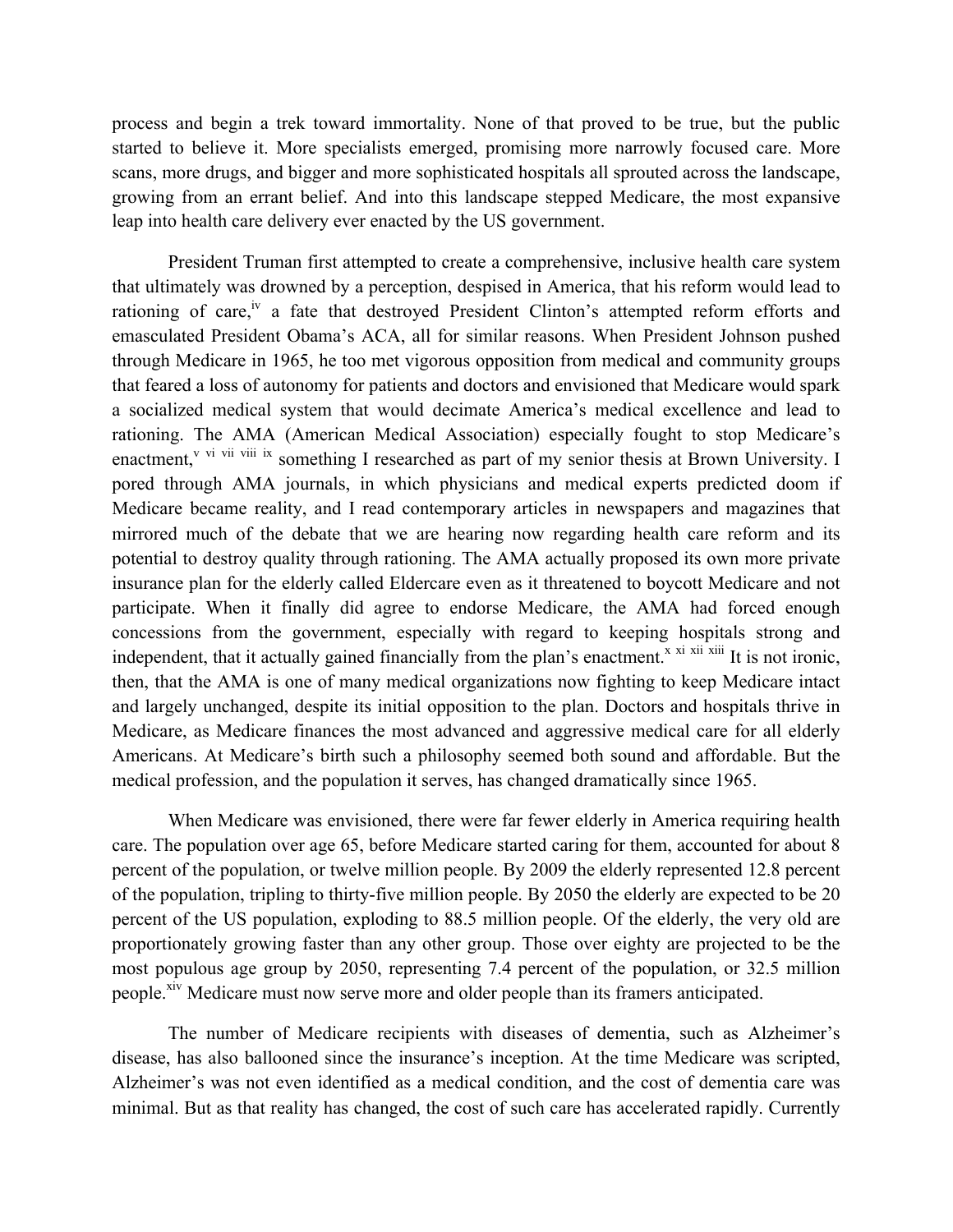five million Americans are diagnosed as having Alzheimer's, and that number is expected to reach seven million by 2025. The cost of caring for those people is estimated at \$203 billion, over half of which is paid by Medicare. That number is expected to reach \$1.2 trillion by  $2050$ .<sup>xv</sup> Health care costs for US residents with dementia are triple the cost of other nondemented elderly, approximately \$33,000 per recipient per year versus  $$10,000$  for those without dementia.<sup>xvi</sup> Currently sixty-one million Americans care for their ill or disabled family members, many of whom have dementia, spending an average of eighteen hours a week doing so. A quarter of the baby boom generation provides care for an aging parent.<sup>xvii</sup> Because Medicare pays so little to help care for demented people in their homes, often families have to resort to hospitalizing their loved ones out of desperation, something that escalates Medicare costs needlessly. Medicare's framers never considered the consequences of dementia and other debilitating diseases of aging on its model of care.

In addition to the sheer numbers and illnesses of its clients, Medicare's expenses are impacted by changes in health care delivery since 1965. We are now a medical society dominated by specialists, high-priced tests and procedures, and very expensive hospitals. Compared to 1965, Medicare patients now have at their disposal massive amounts of medical technology that society has embraced as being the most thorough means of assaulting illness and disability. In addition, because the AMA persuaded Medicare to focus on and finance hospital care above all else, every American over age sixty-five has access to Medicare A, which pays for hospitalization. The hospital is free for all elderly Americans after a single deductible (approximately \$1,000), a cost that is usually paid by their secondary insurance. The hospital remains the center of care for the elderly, the place where older Americans must flock when they are too sick to stay at home, when they seek Medicare's payment for round-the-clock nursing and rehabilitation services, and when they want Medicare to pay for certain invasive treatments such as IV fluids and antibiotics. Under Medicare's current payment structure, the frail elderly are pushed into the hospital even when they would prefer to stay at home, despite the peril and price tag that such a journey entails.

Medicare B covers most other services, including doctor's visits, tests, procedures, and physical therapy. Americans have to pay a small premium to enroll in Medicare B, and well over 90 percent of Americans have done this. After charging patients a nominal deductible (approximately \$150), Medicare B will pay for 80 percent of all services. The vast majority of Americans purchase secondary insurance that will pay the 20 percent of cost that Medicare does not cover. Thus, most elderly Americans, after paying their annual premiums and deductible, will get all medical services without charge. Medicare B will not pay for meaningful health care in the home, for home health aides, or for medicines. Often when they get too ill patients will need to use Medicare A, and that typically requires a stay in the hospital. In its current rendition, Medicare puts no limits on expensive tests and specialty visits, encourages hospitalization for those most ill, and does not contribute to more palliative care in the home.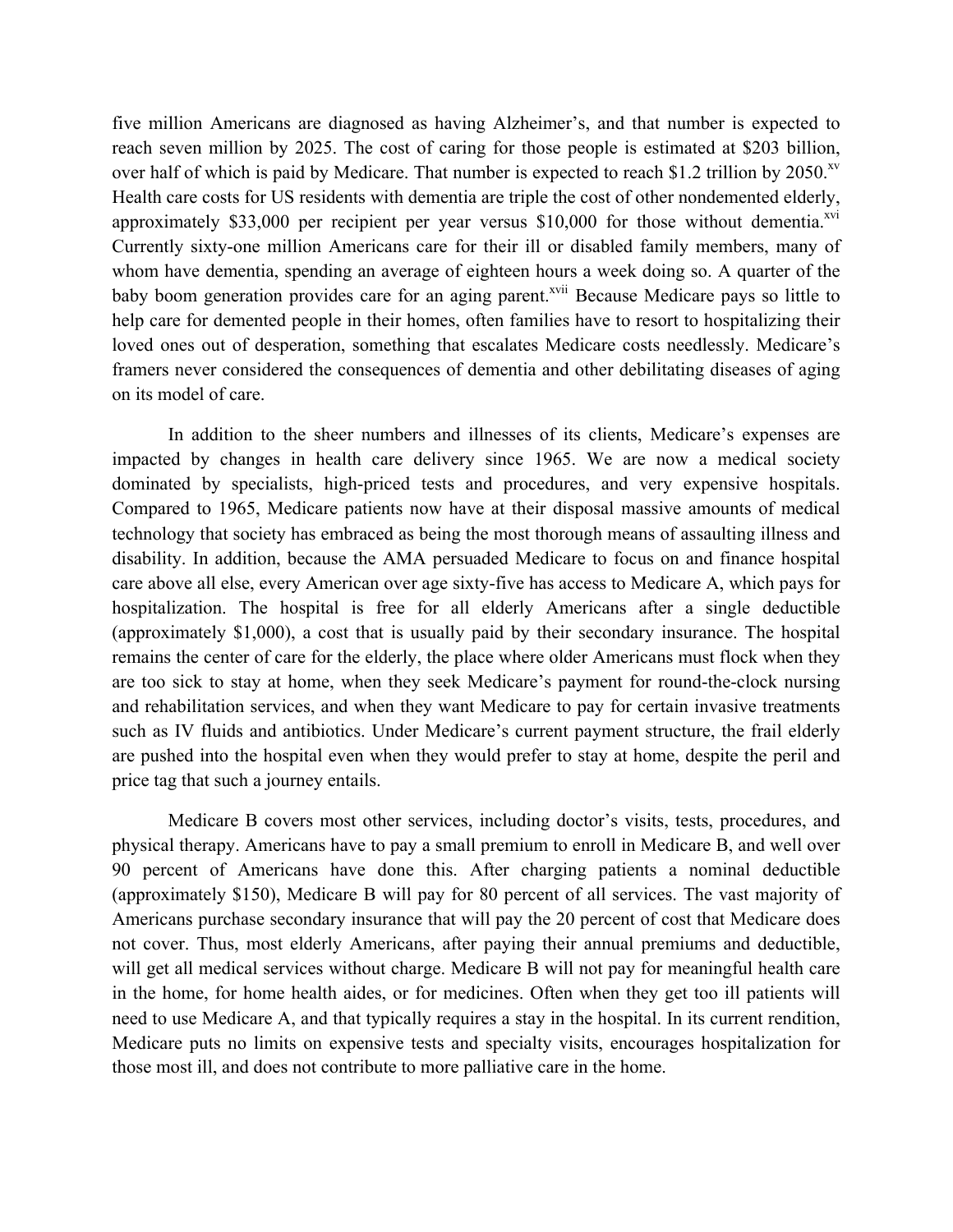The newest incarnation of Medicare that was enacted in 2006, Medicare D, covers a large part of medication costs for those recipients who pay an annual fee. Already by 2010 the program was costing the federal government \$62 billion, or 12 percent of the entire Medicare budget.<sup>xviii</sup> Congress made two crucial errors in enacting part D. First, it underestimated the cost of the program and how widely it would be used. Second, it explicitly forbade the government from negotiating with pharmaceutical companies to create a formulary of reasonably priced medicines, a strategy that other federal agencies such as the VA have employed to keep costs down. As a result, Medicare D recipients can choose the most expensive brand-name drugs with little restriction and with no competitive price reductions.<sup>xix</sup> In our medical landscape cluttered by high-priced drugs that promise miraculous results to the elderly, Medicare D has become an albatross that strangles the entire Medicare system.

The result of Medicare's failure to adjust as the world has changed around it has taken a toll on the US economy, placing Medicare under the political microscope as one of the primary drivers of our budget deficit. While Medicare represented 2 percent of federal spending in 1970, it jumped to 15 percent by  $2011$ ,<sup>xx</sup> due to the aging of our population and the increasing cost of medical care. Although over the past few years the rate of growth of Medicare has slowed, it is still growing and becoming more costly. The financial numbers are staggering. Medicare cost the government \$7.1 billion in 1970, \$35 billion in 1980, \$109.7 billion in 1990, \$219 billion in 2000, and \$550 billion in 2012.<sup>xxi</sup> The cost of care escalates for the oldest of Medicare's recipients. In 2008 the per capita cost among Medicare recipients over eighty-five was nearly double the amount spent by younger people. (\$13,219 versus \$7,626). The cost of those who reported that they were in poor health was even higher, \$22,612. Many of these people are very old, demented, and live in institutions.<sup>xxii</sup> Many of them are forced into the hospital and encouraged to undergo tests and procedures that are both costly and ineffective. No amount of money can fix their aging bodies, and much of the money thrust at them likely only causes more harm, as we will show. A recent *Washington Post* article highlighted that in the American medical system 1 percent of patients exhaust 21 percent of total health care costs, at a price of \$88,000/person/year.<sup>xxiii</sup> Clearly the sickest Americans, many of whom are not likely to improve despite the money spent on their care are taxing our system, often for reasons instigated by Medicare itself.

Can thorough and aggressive medical care help prolong life and improve quality in our oldest patients? The very idea that an overutilization of health care leads to improved outcomes has been debunked repeatedly, $x_{x}^{x}$  something we will explore extensively in this book. We in the geriatric field know it innately; our very souls are watered by the knowledge that more is less, and that aggressive care can be deleterious care. When one studies the literature it becomes apparent that there is a paucity of data specifically relevant to our oldest patients, many of whom have multiple illnesses and are on a plethora of medicines.<sup>xxvi</sup> xxvii So, often erroneously, we extrapolate data from younger patients, or we make assumptions that have been hammered into our heads, that all diseases should be eradicated, and that our society is blessed with an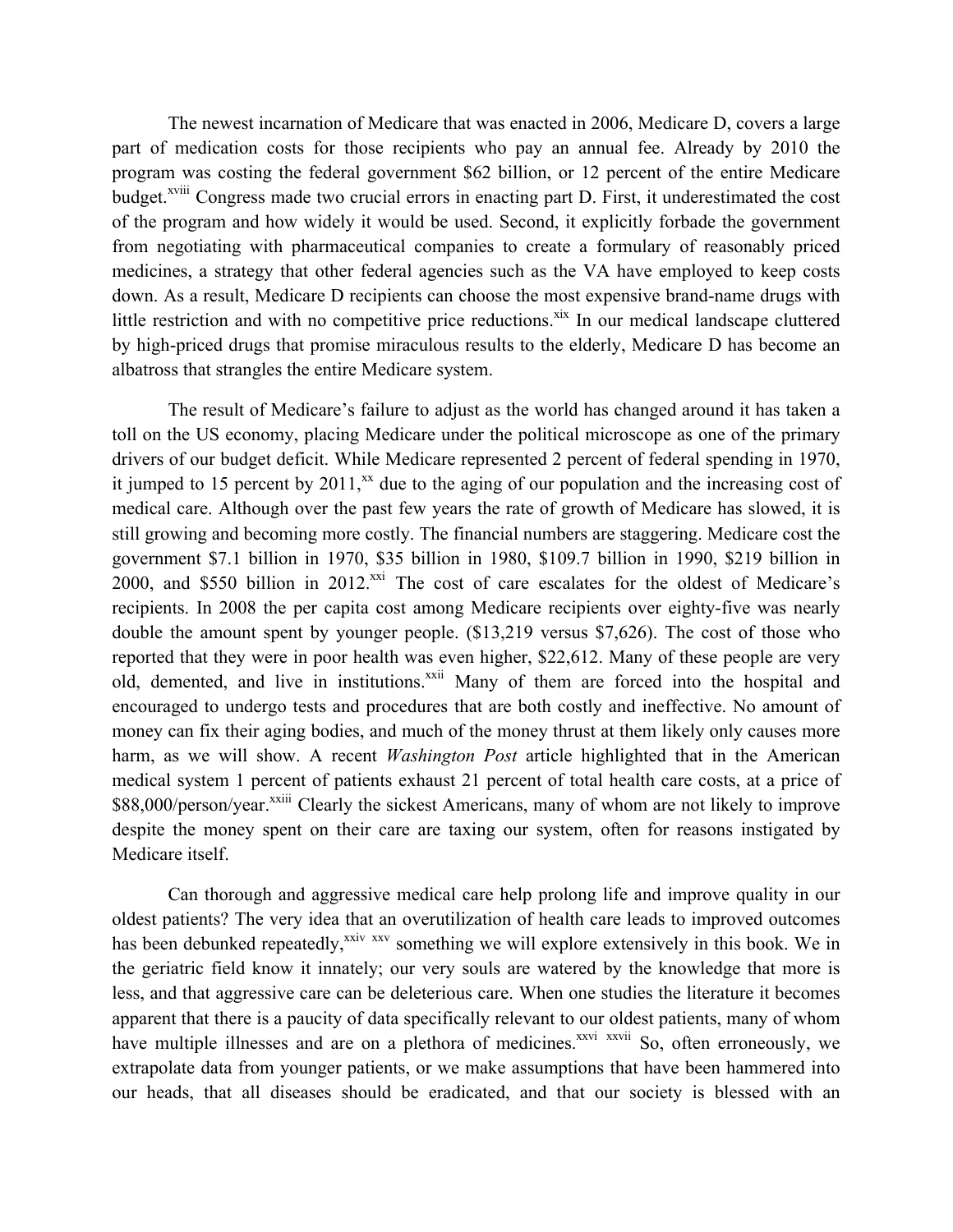abundance of life-saving treatments. In fact, as little as 15 percent of what doctors do is backed up by valid evidence.<sup>xxviii</sup> And thus do we send our oldest and frailest patients on a journey that is costly to both them and to society with little evidence to back us up.

Many books and studies have explored the false notion that aggressive care leads to improved outcome in the elderly, and I have been lucky enough to be able to use them as resources. These include:

- Nortin Hadler, *The Last Well Person* and *Rethinking Aging*
- H. Gilbert Welch, *Overdiagnosed*
- Shannon Brownlee, *Overtreated*
- John Abramson, *Over-dosed America*
- Erik Rifkin, *The Illusion of Certainty*
- Robert Duggan, *Breaking the Iron Triangle*
- Ira Byock, *The Best Care Possible* and other books
- Multiple studies by Jack Wennberg and Elliott Fisher regarding their work with the Wennberg Institute at Dartmouth College

But the crux of my argument flows from my own experience and that of my colleagues. While medical literature can help guide us to make sensible decisions, most of us who practice medicine every day have become skeptical as to the validity of what we read in journals. We know that many studies are financed by pharmaceutical companies and special interest groups, that the overly screened subjects accepted into such studies look nothing like the more complicated patients we see every day, and that the conclusions are subject to many interpretations. We also have seen studies touting the benefits of a drug or treatment, only to be completely reversed some years later. When I was a medical student it was considered standard of care to treat women with estrogen after menopause, and it was deemed to be dangerous to treat patients with failing hearts (congestive heart failure) with a class of drugs called beta blockers. Studies and literature supported such suppositions, academic physicians assured us of their validity, and clinical pathways enshrined such beliefs as gospel. Well, some years later, new studies emerged, and now it is bad practice to give women estrogen after menopause, or to deny patients with congestive heart failure beta blocker drugs. There are so many examples where science and dogma are thrown on their heads, leaving us doctors to ascertain reality for ourselves. Also, I have seen academics and physicians interpret a single study to argue opposite points, showing me that the literature is far less scientific and objective than we are led to believe. Finally, few large studies focus on the frail elderly among their subjects, and those are the people most vulnerable to the sting of aggressive care. Hence, my book, while citing the literature that is out there, relies on my own experience as a geriatric doctor to reach many of its conclusions.

What drives Medicare's continued advocacy of aggressive medical care despite its suffocating cost and lack of efficacy? And why are draconian measures not being taken to curb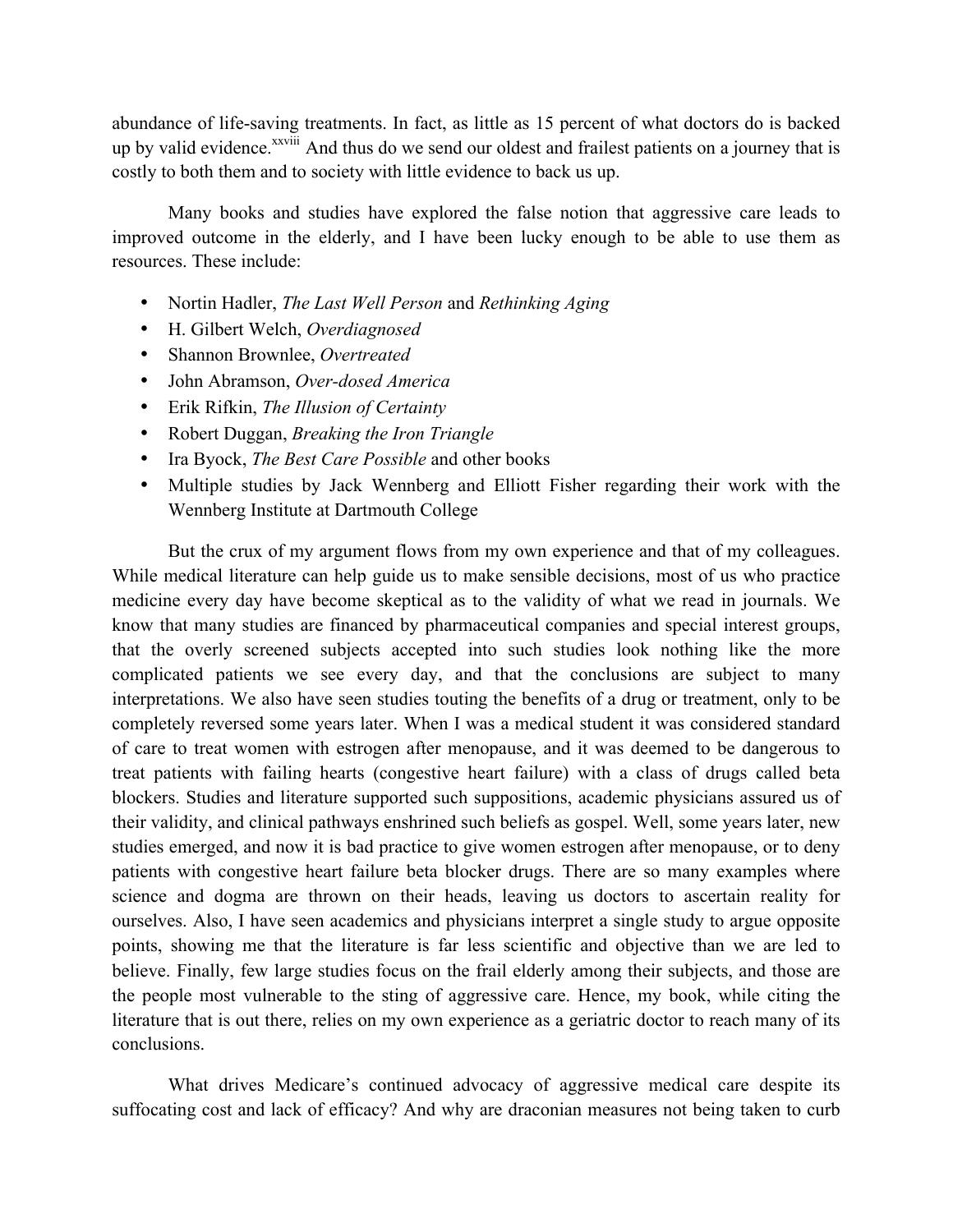that excess and to redefine geriatric medical care so that it can sensibly address the changing population that it serves?

At present we live in a specialized medical society where technology is king. Hospitals, certain doctors, and many institutions benefit from aggressive care. Drug companies too. By denying "thorough" care to the most frail of our elderly, many doctors and institutions would be financially hurt. Thus, a strong wall of opposition stands against the thrust of meaningful change.

My most frail patients, and their families, also often demand "thorough" care for many reasons. One is financial; as we will discuss, under Medicare's rules it is often much less expensive for them to get aggressive medical treatment than to be conservative and compassionate, even if it costs Medicare substantially more and the outcomes of such care may be worse. But just as important, many of my oldest patients, and their families who ultimately make their decisions, believe in aggressive care. They have been inundated by the idea that more is better at any age, that numbers need to be fixed, that a cure is out there if only they pursue it. Even those who are skeptical are forced to live in a society where everyone else is telling them to be aggressive. When conservatives talk about death panels, and liberals declare that any restrictions on Medicare spending is akin to killing people, it is difficult for anyone to make rational decisions.

My own life as a doctor has demonstrated to me the futility of pursing excessively thorough care for many elderly patients, while revealing to me the wall that Medicare has enacted preventing us from offering our patients a more sensible and economical alternative. My career started in a small town called Taunton, and that two-year experience opened my eyes wide to what is wrong with our current Medicare system. Taunton was a world unto itself. Small and isolated in the bog-filled serenity of southeastern Massachusetts, speckled with ethnic Portuguese who had been there for generations, Taunton housed a population of working-class families who rarely moved away or thought much beyond the confines of their town. When one of my patients occasionally relocated twenty miles away to the Portuguese enclaves of New Bedford or Fall River, their families mourned their abandonment. And although they lived a half hour away from the medical meccas of Boston and Providence, most of my patients refused to travel that far; they preferred little Morton Hospital with six beds in a room and their spattering of local doctors. They trusted us, they listened to us, they respected us, and they treated us with unfettered kindness.

In Taunton my patients understood the limits of medical intervention. They did not chase medical miracles or rely on the promises made by aggressive doctors, pharmaceuticals, and the press. Compared to the well-educated enclaves in which I practiced subsequently, my Taunton patients understood the aging process and based their decisions on common sense and dignity. These were the smartest group of patients with whom I have ever worked.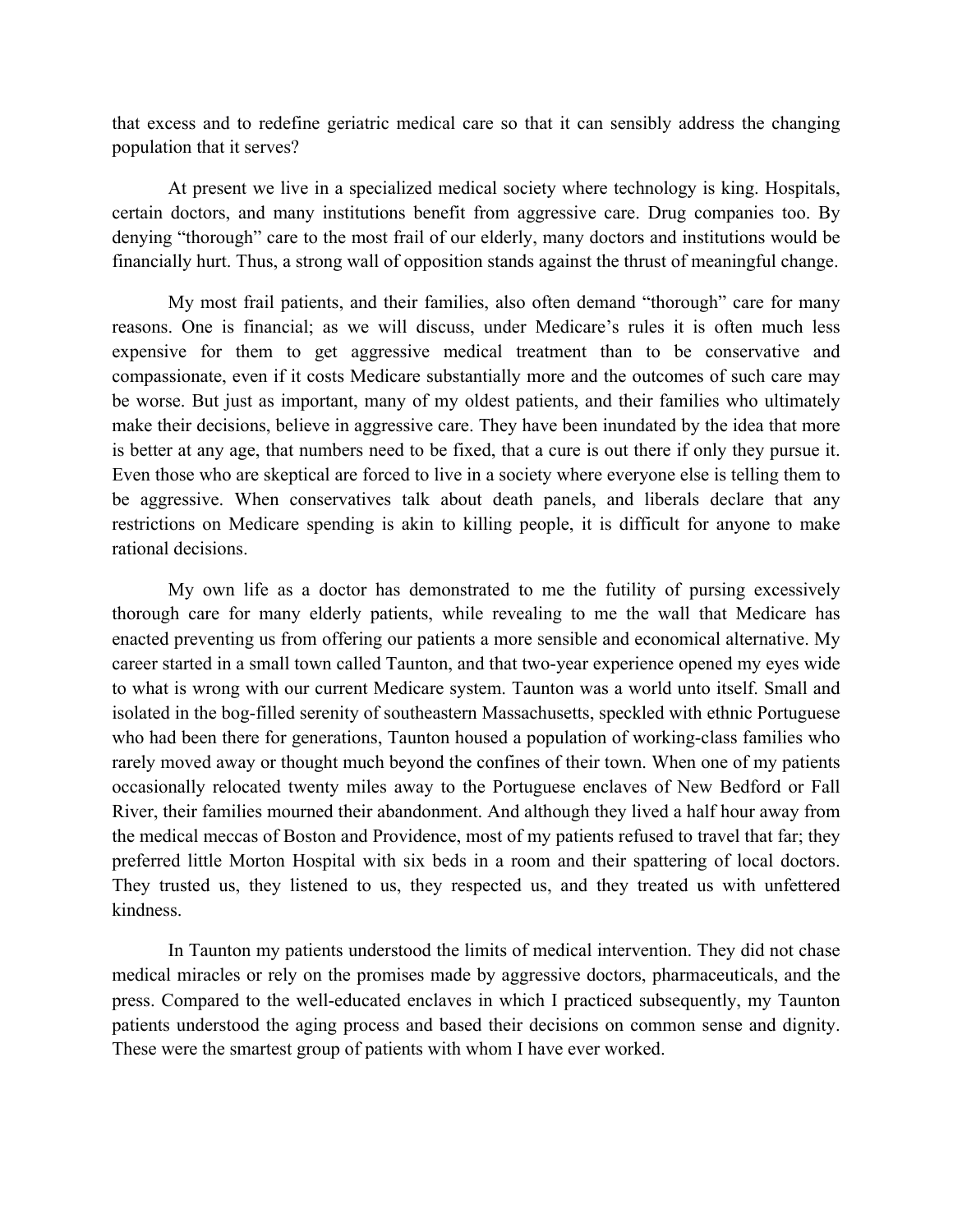Often on my way home to East Providence I made home visits, where I was greeted with a hug and a smile, never a list of demands or piles of Internet articles. One day I stopped to see an elderly Portuguese woman with moderate dementia. She lived in a two-story colonial house that was older than she, cuddled upstairs in a small bedroom with a hospital bed and a large metal lifting mechanism (called a hoyer lift) juxtaposed with some old upholstered furniture and a nightstand. Grandkids ran in and out, up and down; any number of them visited the house regularly. Some children lived in the house, many others lived nearby, all congregated here on the days I arrived.

Whenever I saw Mrs. A. she smiled and held my hands gently. She spit out a few words in Portuguese that her daughters translated for me, typically more niceties than anything of substance. I usually listened as she or her daughters expressed any concerns. We reviewed her medicines, stopping any we could. I took her blood pressure, and waved my stethoscope on her heart and lungs, a requisite action by any of us in the medical field. After my brief visit Mrs. A. thanked me profoundly, typically with a kiss on the cheek, after which her daughter pushed something on me, whether some homemade sweet bread or a box of candy. I always left elated, although part of my brain questioned the significance of the service I provided or why Medicare would pay me for doing so little.

One dreary and cold day in the New England winter I stopped by her house at the behest of one of her daughters. After our traditional greetings, I noticed that Mrs. A.'s eyes were yellow. She was scratching herself, something that proved to be her daughter's only concern. She still smiled, and the stomping and laughter of children had not faded one bit. I examined her. She had a large liver protruding down to her groin, and she was severely jaundiced. I was concerned.

I took her daughter aside. "Your mom has something serious going on," I told her. "She has jaundice. We may need to do some tests."

The daughter smiled. "My mother is eighty-five years old," she said. "If we could just give her something for her itching. She seems so uncomfortable."

"But it could be treatable," I went on. "Maybe it's a gallstone. Or a resectable cancer."

The daughter put her hands on my shoulder. "She is eighty-five," she repeated, with a smile that shined with absolute serenity and conviction. "I don't want to put her through all those tests. But I would like her not to be so uncomfortable, if that is even possible. You tell us what is best."

I nodded and gave her both an antihistamine for the itching and some Questran powder that worked particularly well for the jaundice itch (although very constipating, as I warned the daughter). The daughter stepped to another room for a moment, and returned with a bottle of wine in a weaved basket casing. "Take this," she said. "And thank you. My mother feels so much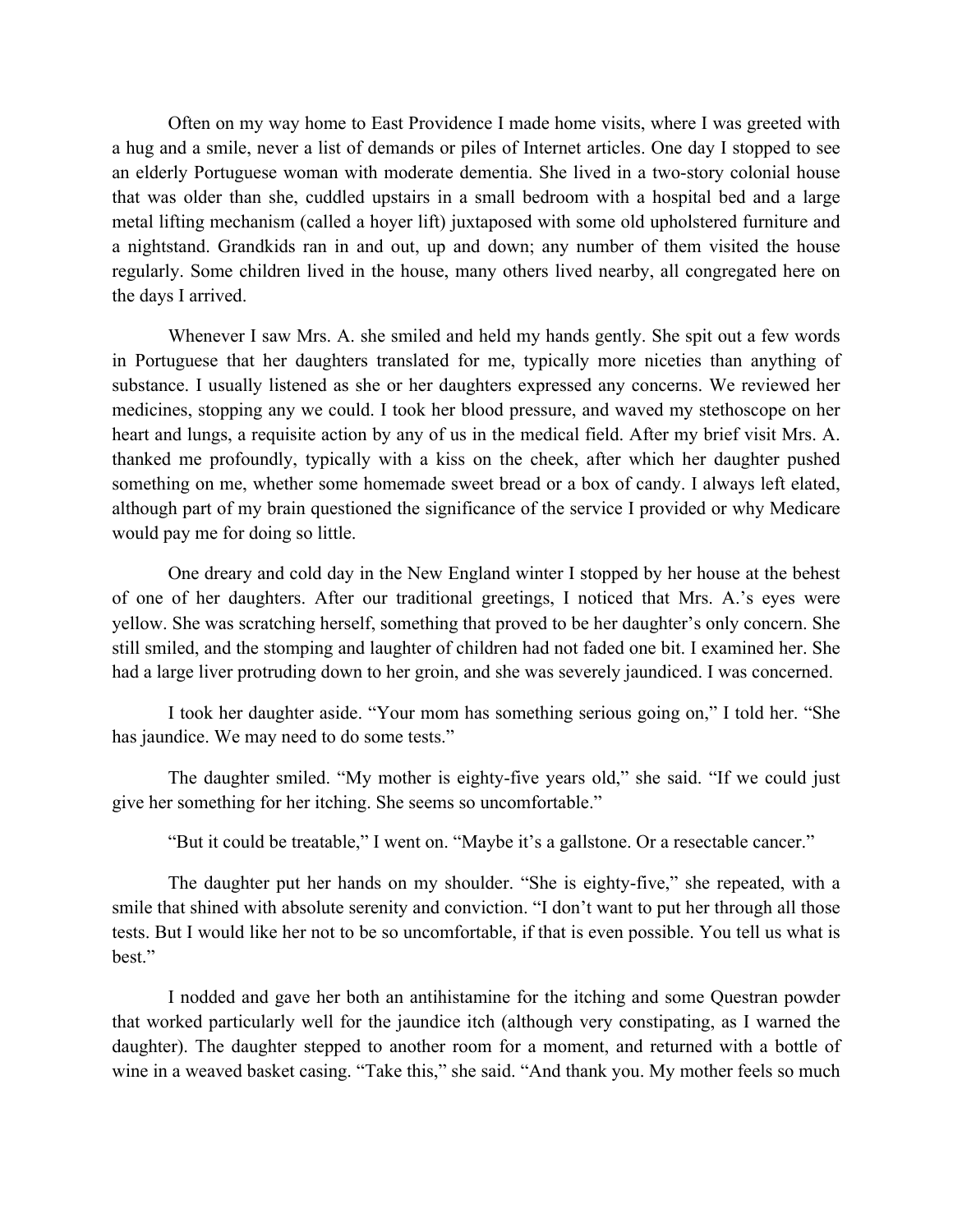better after your visits. And so does the whole family. Thank you so much." It was if the daughter knew that this would be my final visit.

Mrs. A. died many months later, comfortable and surrounded by her family.

If only all of our country followed the sensible script of Mrs. A. and Taunton. She charged Medicare no more than the cost of a few of my visits and some rented medical supplies. Probably less than a thousand dollars. And all of this for the perfect ending to a stress-free aging process.

Contrast that to a child who chided me for not checking her eighty-plus-year-old dad's PSA blood test, and when she did bring him to a urologist at a major academic medical center to perform that test, and it showed that he had prostate cancer, she graced me with several instructional notes about how his new squadron of doctors were actually doing something for her dad, rather than neglecting him as I did. After a multitude of tests, biopsies, scans, treatments, and visits to the most brilliant minds at the mecca of medical science, as my once carefree patient became consumed by a cauldron of stress, he finally did die, of a heart attack, not anything to do with his PSA. To which his child said: "At least I know that they were thorough in their treatment of my dad and we did all we could to get him well." She would have had it no other way. Tens of thousands of dollars later, dollars paid by Medicare, her father died of stress, likely precipitated by the very misguided pursuit that Medicare financed.

In any given week I may encounter a patient or family member who demands unreasonable tests, treatments, hospitalizations, specialist visits, and impossible answers for the ravages of aging in patients little different than Mrs. A. And instead of loving kindness and an acceptance of aging, they conjure incessant stress for themselves, their loved ones, and me and my staff by trying to achieve the impossible. On any given day I will encounter many more patients and families who prefer to live the life of Mrs. A., to be kept comfortable, to be on fewer medicines and have fewer tests, but who are pushed reluctantly in the direction of aggressive care by a medical system, a society, and an insurance that enables and encourages excess.

Whenever I hear about proposals to ameliorate our society's excessive consumption of medical care, I find that many reformers ascribe blame to doctors who both profit from and relish a health care system that is fueled by excess. They concoct ingenious theories that contend that by tying physician salary to performance and not to fee-for-service, somehow patients will no longer be allowed to abuse services. But in my career I have seen it from a different angle. Many primary care doctors do their best to stop older patients from pursing aggressive care, only to be met by a system that not only pays for that care but encourages it. In fact, we as primary care physicians have no capacity to slow the overuse of resources. Medicare encourages patients and families to be aggressive, and it pays specialists and hospitals generously to be aggressive; we often just get in the way.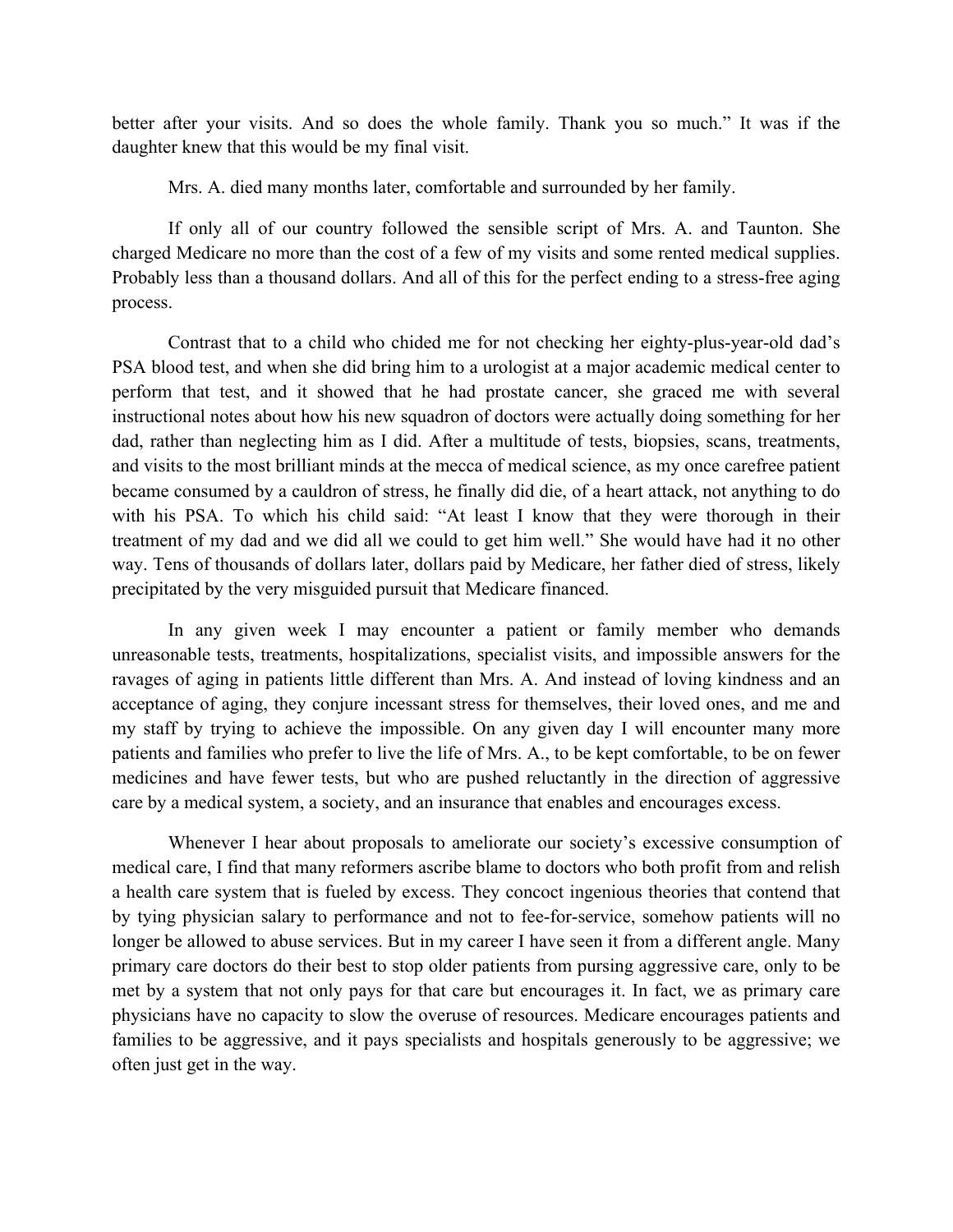One of my good friends, a fellow geriatric physician, lamented to me the other day about a situation involving a patient of his, Mrs. L., far more ill than Mrs. A. She was old and demented, although independent just a few months ago until she was pummeled by a series of medical insults that left her weak and nursing home bound. She needed kidney dialysis and artificial food to keep her alive. My friend was appalled to learn that her family sought to pursue every option and treatment to maintain her life at all costs, even though several doctors had advised them otherwise. "She was living on her own just a few months ago," her family members said. My friend spent hours of unreimbursed time talking to doctors, reviewing notes, and reasoning with her children. But they persevered. "She was living on her own just a few months ago." They could not get past that fact. And the more my friend pushed to keep her comfortable, the more they resisted him. So they found a new doctor, one willing to perform dialysis on a woman who could no longer feed herself or talk, dialysis that is well reimbursed by Medicare. And they found a new nursing home willing to endorse their aggressive approach to care.

These were educated children. One was a nurse. But how little they understood the aging process, and how little they realized what older people really desire in their last months. Over 70 percent of elderly say they want to die at home, not in a hospital.<sup>xxix</sup> But there is a very sharp divide between the more palliative approach that most elderly seek and how aggressively their families, doctors, and the system treats them.<sup>xxx</sup> xxxii xxxii xxxiii Many families are peering through a jaded lens. They love their mom so much that they just want to keep her alive and wish for a miracle, the miracle of reversing age and returning her to her healthy state when she lived alone. The illusion of turning back the clock with aggressive care is alluring but often deceptive. In the elderly, it only takes one illness to trigger a chain reaction in the body that decimates it. Healthy three months ago and dialysis dependent now does not mean a mere blip has occurred. It is rather one of the consequences of aging, the end stage of a process that was accelerating beneath the surface and then exploded to its tragic conclusion. But fantasy overtakes their thoughts. Medicare pays the bills. And their mom pays the price.

Many of my patients squander tens of thousands of Medicare dollars in their last months of life, clinging to a quixotic hope that cure is possible if you push hard enough and spend enough money. End-of-life expenses, in fact, are one of the primary drivers of medical costs for the elderly. Twenty-five percent of total Medicare expenses finance end-of-life care, care that accomplishes nothing but painfully prolonging the inevitable. Incredibly, with the full endorsement of Medicare, the health care profession tosses the gamut of its medical resources at problems that are not able to be fixed and merely lead to death.<sup>xxxiv</sup> xxxv xxxvi xxxvii xxxviii While only a negligible amount of Medicare funds are spent on helping people like Mrs. A. stay comfortable in their home where they can receive appropriate medical care, Medicare spends a quarter of its entire budget trying to save people who are not savable.

Although a majority of elderly people want to die at home with comfort, only a fifth of them actually achieve that goal. Fifty percent die in a hospital, and 40 percent of those are in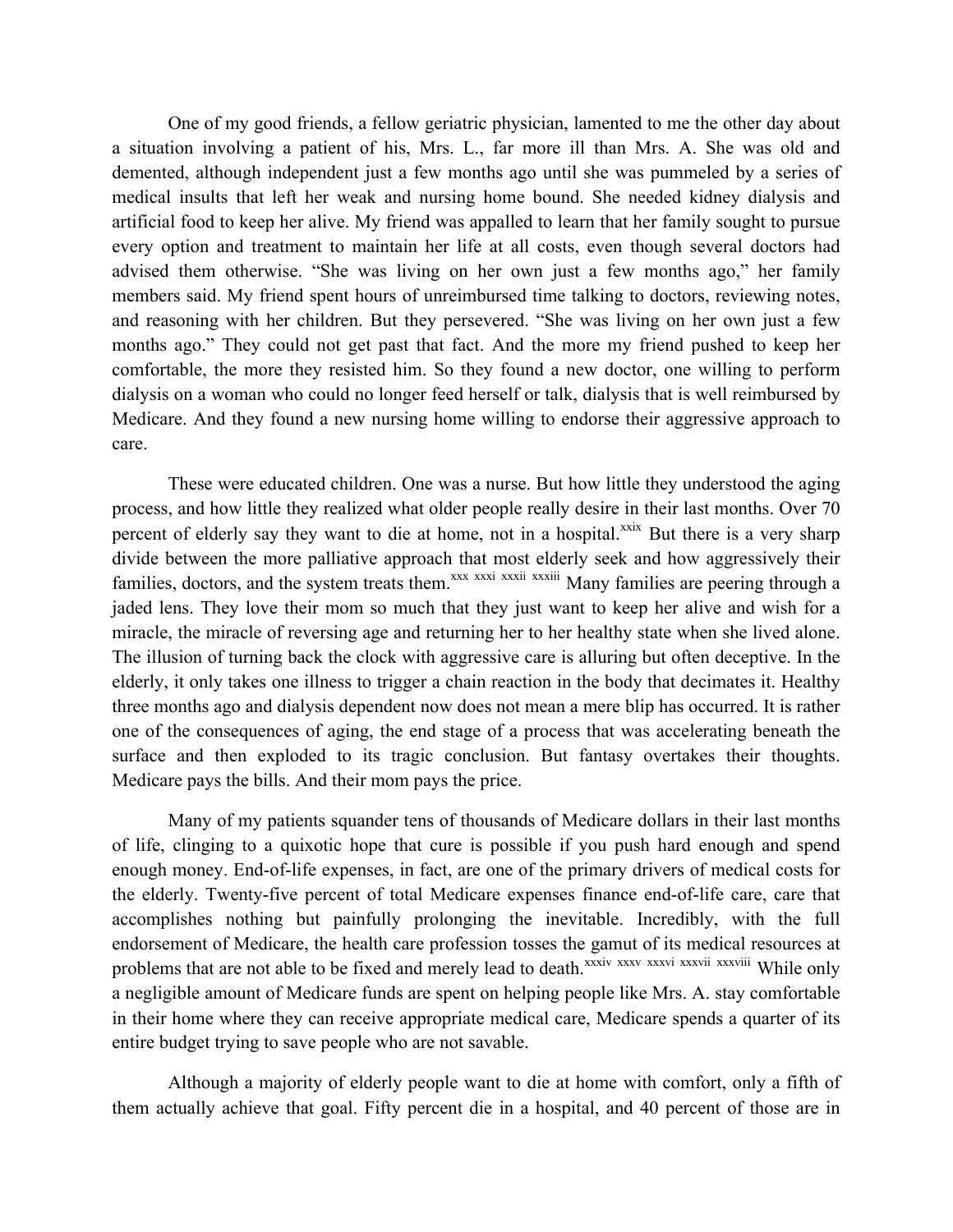intensive care units "where they will likely be sedated or have their arms tied down." Few elderly elect to be treated with such flagrantly ineffective aggression in their final days and months, but many forces, including the harsh reality of Medicare, push them where they do not want to be. Another 30 percent of the elderly die in nursing homes, often explicitly against their wishes,<sup>xxxix</sup> forced to bow to the financial realities of our current geriatric health care system.

Unless we curb the dangerous folly of aggressive care in our oldest residents, unless we realize that with age comes a decline that no amount of dollars will curtail, unless we stop financing a medical quest that leads to nothing more than the very death it is attempting to stop, then Medicare will not persevere. Few of the innovations concocted by CMS or the Medicare reformers confront that reality. Few of them are proposing feasible means of helping Mrs. A.'s experience to become the norm.

My book is about all the bosses out there—patients, families, doctors, hospitals, drug companies, facilities, lawyers, newspapers, laws and regulations, and the misplaced dogma so prevalent in our society that more is better. My twenty-five-year experience practicing geriatric medicine has taught me the value of life in its last years, and it has provided me with tocsins of what can go wrong once the illusion of excess obfuscates a clear view of the aging process. When I listen to the debates raging about Medicare among administrators, politicians, and intellectual giants, I realize that they just don't get it. When I am forced to contend with the reforms that the ACA and CMS have tossed at me to curb costs, I realize that they just don't get it. They can pontificate all they want, they can speculate and theorize and argue until they are red in the face, they can throw up graphs and charts and statistics, and blame the doctors for perpetrating waste, but they don't get it. I have always said that if you throw fifty primary care physicians in a room, doctors of every ethnicity and political slant, and ask us to fix Medicare, we would be done well before lunch, although we would likely stay long enough to enjoy a nice lunch if someone else was paying. We would hand you a paper, probably less than a page long, and would tell you it's as simple as that. Because it really is. Once you are out there and live in the shadow of Medicare, it doesn't take a brain surgeon to figure it all out. In fact, the last thing you want is for a brain surgeon to try to figure it all out.

With this book I hope to demonstrate why Medicare is failing and how to effectively fix it, while showing how the beauty of aging can be so dangerously poisoned by allowing the status quo to persevere. Not everyone is Mrs. A. But that is who the system should be rewarding, and right now it is doing just the opposite. And unless it changes course, Medicare will not be as fortunate as Mrs. A.; it will die a difficult and costly death.

<u> 1989 - Johann Stein, markin film yn y breninn y breninn y breninn y breninn y breninn y breninn y breninn y b</u>

<sup>3.</sup> Goodwin, "Geriatrics and the Limits of Modern Medicine," *New England Journal of Medicine* 340, no. 16 (1999): 1283-85.

<sup>4.</sup> Shannon Brownlee, *Overtreated* (City*:* Bloomsbury Press, 2007), 199.

<sup>5.</sup> Schwartz, "Enthusiasm for Cancer Screening in the United States," *Journal of the American Medical Association* (2004): 71-78.